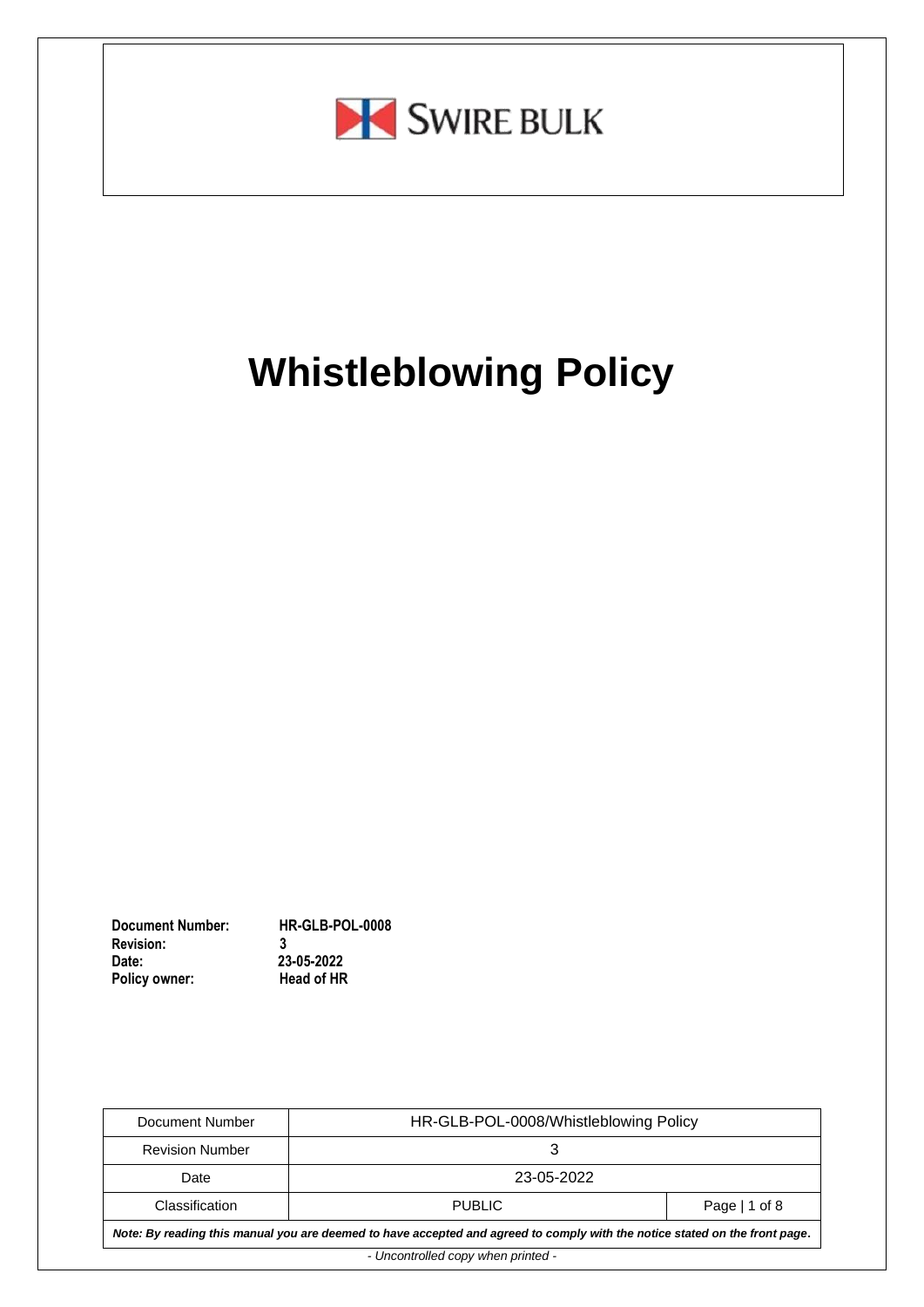

| Document Number                                                                                                             | HR-GLB-POL-0008/Whistleblowing Policy |                |  |
|-----------------------------------------------------------------------------------------------------------------------------|---------------------------------------|----------------|--|
| <b>Revision Number</b>                                                                                                      |                                       |                |  |
| Date                                                                                                                        | 23-05-2022                            |                |  |
| Classification                                                                                                              | <b>PUBLIC</b>                         | Page $ 2$ of 8 |  |
| Note: By reading this manual you are deemed to have accepted and agreed to comply with the notice stated on the front page. |                                       |                |  |
| - Uncontrolled copy when printed -                                                                                          |                                       |                |  |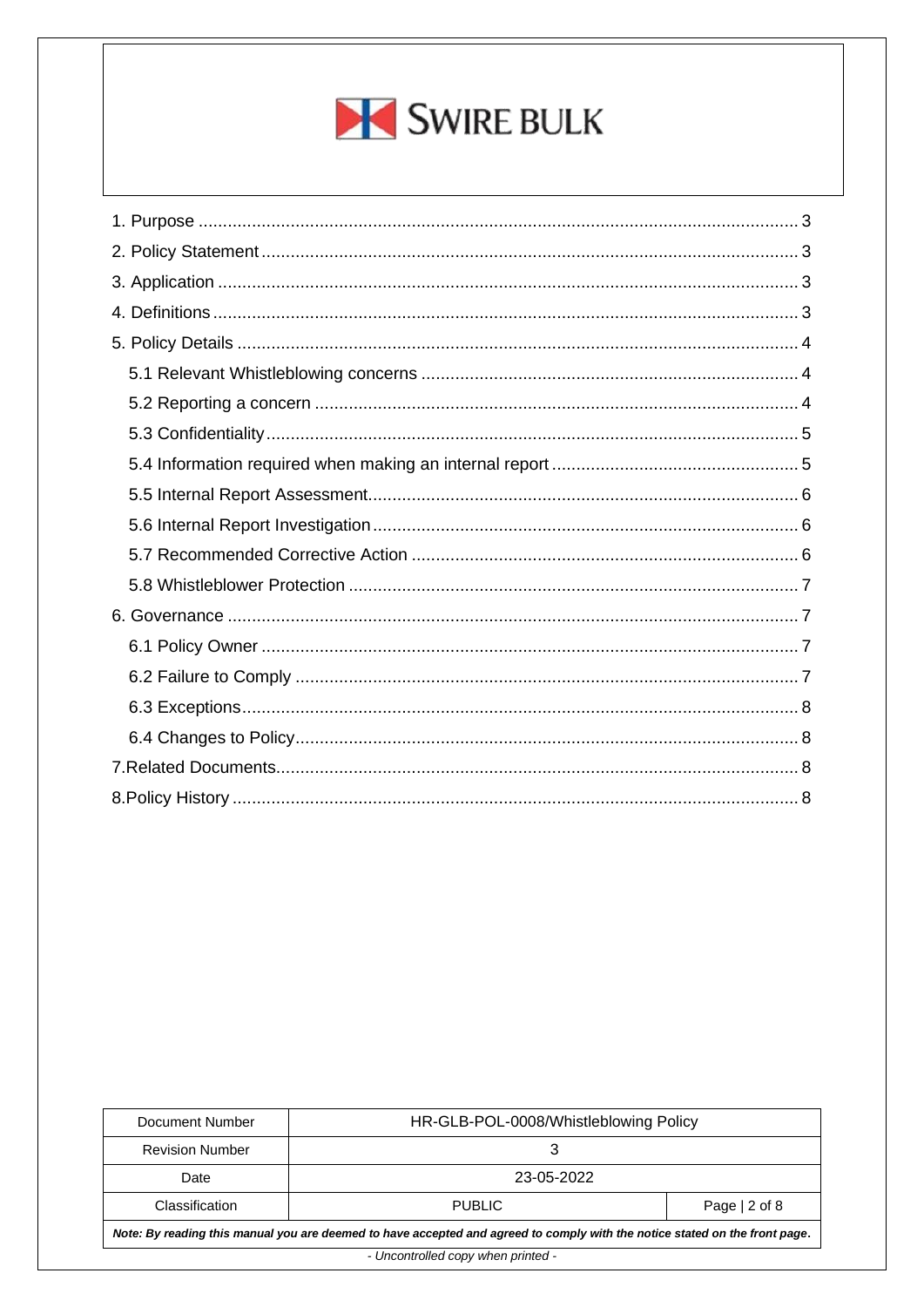

## <span id="page-2-0"></span>**1. Purpose**

The Swire Bulk Holdings Pte Ltd (Swire Bulk) takes ethical behaviour and the importance of upholding the integrity of its brand and reputation seriously. The purpose of the Whistleblowing Policy is to provide clarity on how and when to report suspected instances of unethical or inappropriate acts, events, behaviour or practices and any potential breach of the Corporate Code of Conduct via an external party, Group Internal Audit.

# <span id="page-2-1"></span>**2. Policy Statement**

This policy provides a framework to promote responsible and secure whistleblowing without fear of adverse consequences, in accordance with the Swire Bulk Corporate Code of Conduct.

# <span id="page-2-2"></span>**3. Application**

This policy applies to all companies within the Swire Bulk group globally, Swire Bulk staff and outside parties such as suppliers, clients and other stakeholders.

This policy applies to any suspected questionable practices in accounting or auditing matters, conflict of interest, anti-trust issues, collusion with suppliers or any other matters involving fraud, corruption and staff misconduct (including harassment and discrimination) to relevant staff.

## <span id="page-2-3"></span>**4. Definitions**

| <b>Whistleblower</b>                | A person who exposes any kind of information or activity that they consider to<br>be illegal, unethical or not correct within an organization. The alleged<br>wrongdoing can be classified a number of ways including (but not limited to)<br>violation of company policy/rules/laws/regulations, a threat to public<br>interest/national security, fraud or corruption. |
|-------------------------------------|--------------------------------------------------------------------------------------------------------------------------------------------------------------------------------------------------------------------------------------------------------------------------------------------------------------------------------------------------------------------------|
| Level 1 reporting<br>channel        | Dealing with concerns personally or within the respective line management<br><b>Istructure</b>                                                                                                                                                                                                                                                                           |
| <b>Level 2 reporting</b><br>channel | Reporting concerns through the Confide hotline/email or by escalating to the<br>local Human Resources team. Refer to Confidential Reporting guidance<br>Imaterial for further information                                                                                                                                                                                |
| Level 3 reporting<br>channel        | Reporting concerns via Swire Group Internal Audit (SGIA)                                                                                                                                                                                                                                                                                                                 |
| Whistleblowing<br>Committee (WBC)   | An internal committee including the Chief Executive Officer (CEO), the Finance<br>Director and the Swire Bulk Head of HR, engaged to investigate and/or make<br>decisions based on level 1 or 2 reporting processes                                                                                                                                                      |

| Document Number                                                                                                             | HR-GLB-POL-0008/Whistleblowing Policy |                |
|-----------------------------------------------------------------------------------------------------------------------------|---------------------------------------|----------------|
| <b>Revision Number</b>                                                                                                      |                                       |                |
| Date                                                                                                                        | 23-05-2022                            |                |
| Classification                                                                                                              | <b>PUBLIC</b>                         | Page $ 3$ of 8 |
| Note: By reading this manual you are deemed to have accepted and agreed to comply with the notice stated on the front page. |                                       |                |
| - Uncontrolled copy when printed -                                                                                          |                                       |                |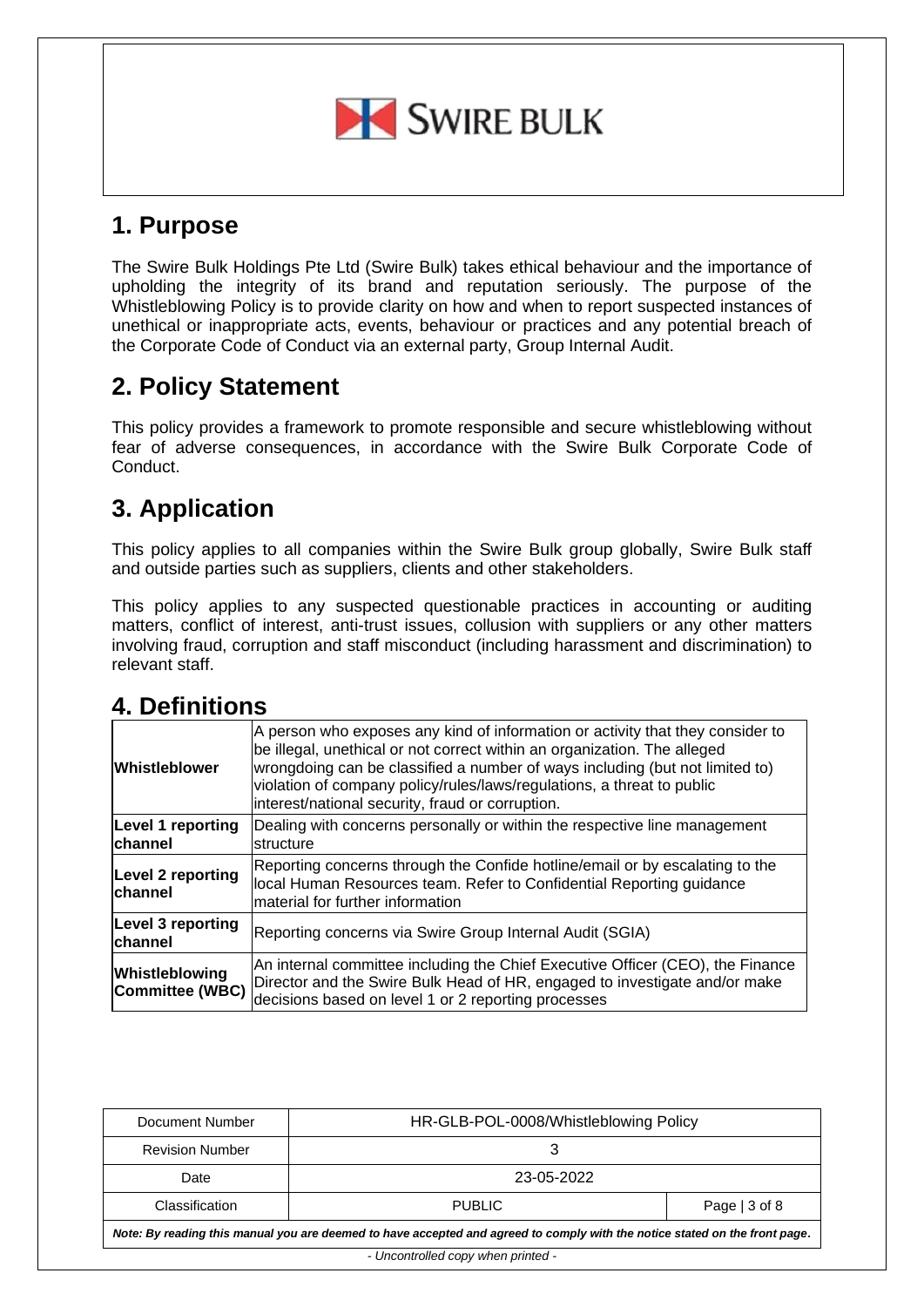

# <span id="page-3-0"></span>**5. Policy Details**

#### <span id="page-3-1"></span>**5.1 Relevant Whistleblowing concerns**

Relevant concerns can be incidents that have happened, are happening currently or have the potential to happen in the future; they can include misconduct, malpractice and unethical behaviour. It is not possible to give an exhaustive list. Examples include the following:

- Fraud
- Theft, misappropriation of funds and/or classified documents
- Abuse, conflict of interest and misrepresentation of power and authority
- Criminal offences or breaches of other legal or regulatory requirements
- Corruption and bribery
- Breaches of financial reporting or internal control requirements
- Breaches of contract
- Action or inaction that could lead to financial loss to the Company and/or damaging the Company's reputation
- Violations of the SB Principle [Corporate Code of Conduct](https://swirebulk.sharepoint.com/sites/sbcgs/CGS/SitePages/GovernanceDocuments_PreviewPage.aspx?DocID=11)
- Violation of any other CNCo policies

Concealment of any of the above

Relevant concerns also include harassment and workplace bullying but these should be reported under the [Respect in the Workplace Policy](https://swirebulk.sharepoint.com/sites/sbcgs/CGS/SitePages/CorporatePolicy_PreviewPage.aspx?DocID=51) instead of this policy.

#### <span id="page-3-2"></span>**5.2 Reporting a concern**

All staff and/or outside parties are encouraged to raise concerns through the Level 1 and Level 2 internal reporting channels in the first instance.

**Level 1 internal reporting channel -** Dealing with concerns personally or within the respective line management structure

**Level 2 internal reporting channel -** Please use any of the confidential channels below or by escalating to your local Human Resources team. You may choose to remain anonymous.

#### **Telephone**

+65 9668 9460 (for sea staff) +65 9649 6217(for office staff)

#### **SMS**

+65 9668 9460 (for sea staff) +65 9649 6217(for office staff)

| Document Number                                                                                                             | HR-GLB-POL-0008/Whistleblowing Policy |                |
|-----------------------------------------------------------------------------------------------------------------------------|---------------------------------------|----------------|
| <b>Revision Number</b>                                                                                                      |                                       |                |
| Date                                                                                                                        | 23-05-2022                            |                |
| Classification                                                                                                              | <b>PUBLIC</b>                         | Page $ 4$ of 8 |
| Note: By reading this manual you are deemed to have accepted and agreed to comply with the notice stated on the front page. |                                       |                |
| - Uncontrolled copy when printed -                                                                                          |                                       |                |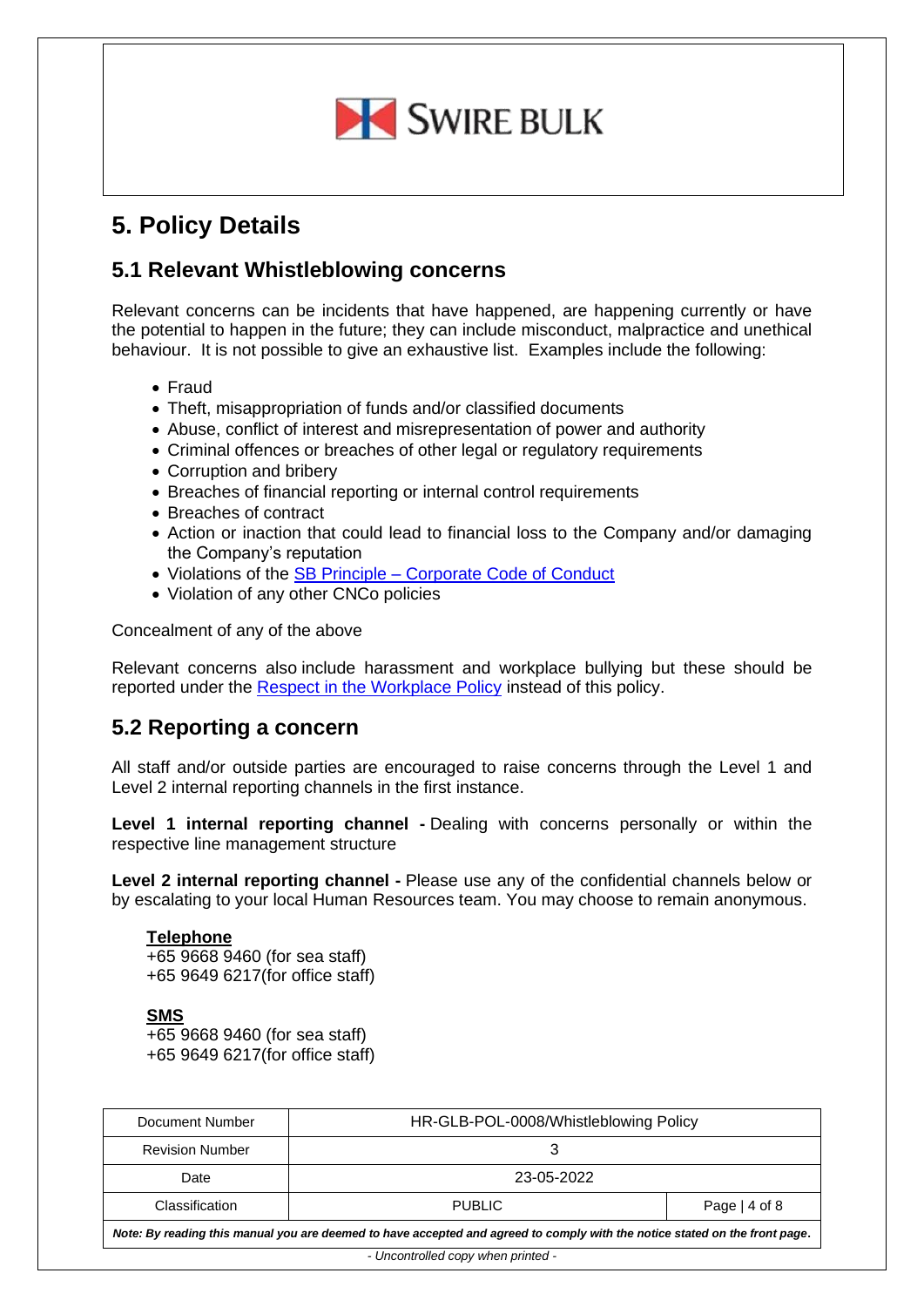

**Email** [confide@swirebulk.com](https://swirecnco.com/)

#### **By post**

Swire Bulk (Confidential Reporting) 300 Beach Road, #28-02, The Concourse Singapore 199555

**Level 3 external reporting channel** - In the event that the above channels are not appropriate, staff or outside parties are encouraged to report concerns externally to the Swire Group Internal Audit by email or by post:

#### **Email** [ia@jssldn.co.uk](https://jsshk.com/)

#### **By post**

Group Head of Internal Audit - marked "Private and Confidential". John Swire & Sons Limited Swire House, 59 Buckingham Gate London SW1E 6AJ United Kingdom

#### <span id="page-4-0"></span>**5.3 Confidentiality**

All information received from a Whistleblower will be kept confidential, except where there is a legal or regulatory requirement to disclose it or where it is disclosed to law enforcement or comparable authorities. In addition, the identity of a Whistleblower may need to be disclosed in order to investigate the concern raised by the Whistleblower.

The Whistleblower must, except where there is a legal or regulatory requirement to disclose, keep confidential the existence and subject matter of the report and the identities of all those mentioned in the report.

#### <span id="page-4-1"></span>**5.4 Information required when making an internal report**

The Company encourages staff and outside parties to include their names in any report submitted whenever possible. Reports raised anonymously are more difficult to act upon effectively but they will be considered, taking into account the seriousness and credibility of the matter raised and the likelihood of being able to investigate the matter and confirming allegation from attributable sources and fairness to any staff mentioned in the report.

In order to assist the facilitate the thorough and expedient investigation of any matter reported it is requested that, to the extent possible, the following information is captured in the report made:

- Details of the parties involved,
- Dates or period of time,
- The type of concern,

| Document Number                                                                                                             | HR-GLB-POL-0008/Whistleblowing Policy |                |  |
|-----------------------------------------------------------------------------------------------------------------------------|---------------------------------------|----------------|--|
| <b>Revision Number</b>                                                                                                      |                                       |                |  |
| Date                                                                                                                        | 23-05-2022                            |                |  |
| Classification                                                                                                              | <b>PUBLIC</b>                         | Page $ 5$ of 8 |  |
| Note: By reading this manual you are deemed to have accepted and agreed to comply with the notice stated on the front page. |                                       |                |  |
| - Uncontrolled copy when printed -                                                                                          |                                       |                |  |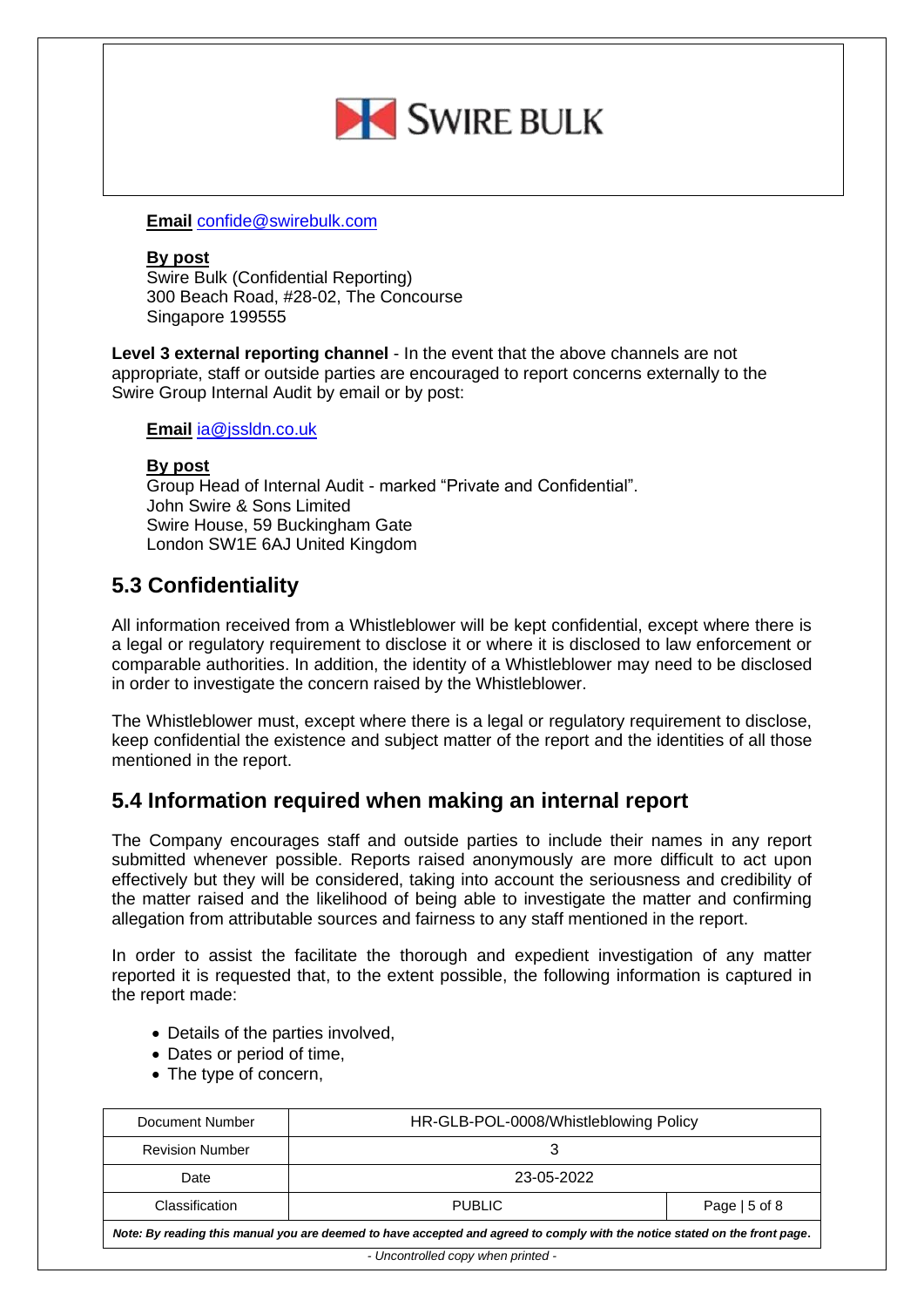

- Supporting evidence(s) on the report and/or witnesses where possible, and
- Contact details, in case further information is required.

## <span id="page-5-0"></span>**5.5 Internal Report Assessment**

Upon the receipt of any internal report, a member of the Whistleblowing Committee (WBC) is required to acknowledge its receipt and report it to the full WBC within 3 working days. The WBC will assess all concerns reported within a reasonable timeframe and decide the following:

- If there are no grounds for proceeding with a detailed investigation, the person making the report will be informed of this decision and the reasons for this, if possible.
- If the concern falls within the scope of the policy, the person making the report will be informed, if possible, and a designated staff/team will be appointed to carry out the investigation.
- If the concern falls outside the scope of the policy, the person making the report will be informed, if possible, and the matter will be referred to the relevant staff for appropriate action if any.

#### <span id="page-5-1"></span>**5.6 Internal Report Investigation**

If a report results in an internal investigation, the WBC will ensure that a prompt, impartial and appropriate investigation is conducted, whilst having regard to the nature and complexity of the matter.

A member of the WBC will lead any investigation depending on the nature of the report received.

The WBC will make every effort to keep all the information disclosed during the investigation and the identity of the person making the report confidential except where there is a legal requirement or moral responsibility to refer the matter to the appropriate external regulatory authorities, or for the appropriate conduct of the investigation. At the appropriate time, the person making the report may be asked to comment on any additional evidence obtained and/or the need to come forward as a witness, as appropriate.

Depending on the nature of the concern, the subject of the report may be informed of the allegations against him or her and be provided with an opportunity to reply to such allegations. Any staff member who fails to cooperate in an investigation, or deliberately provides false information during an investigation, shall be subject to disciplinary action up to, and including immediate dismissal.

#### <span id="page-5-2"></span>**5.7 Recommended Corrective Action**

| Document Number                                                                                                             | HR-GLB-POL-0008/Whistleblowing Policy |                |
|-----------------------------------------------------------------------------------------------------------------------------|---------------------------------------|----------------|
| <b>Revision Number</b>                                                                                                      |                                       |                |
| Date                                                                                                                        | 23-05-2022                            |                |
| Classification                                                                                                              | <b>PUBLIC</b>                         | Page $ 6$ of 8 |
| Note: By reading this manual you are deemed to have accepted and agreed to comply with the notice stated on the front page. |                                       |                |
| - Uncontrolled copy when printed -                                                                                          |                                       |                |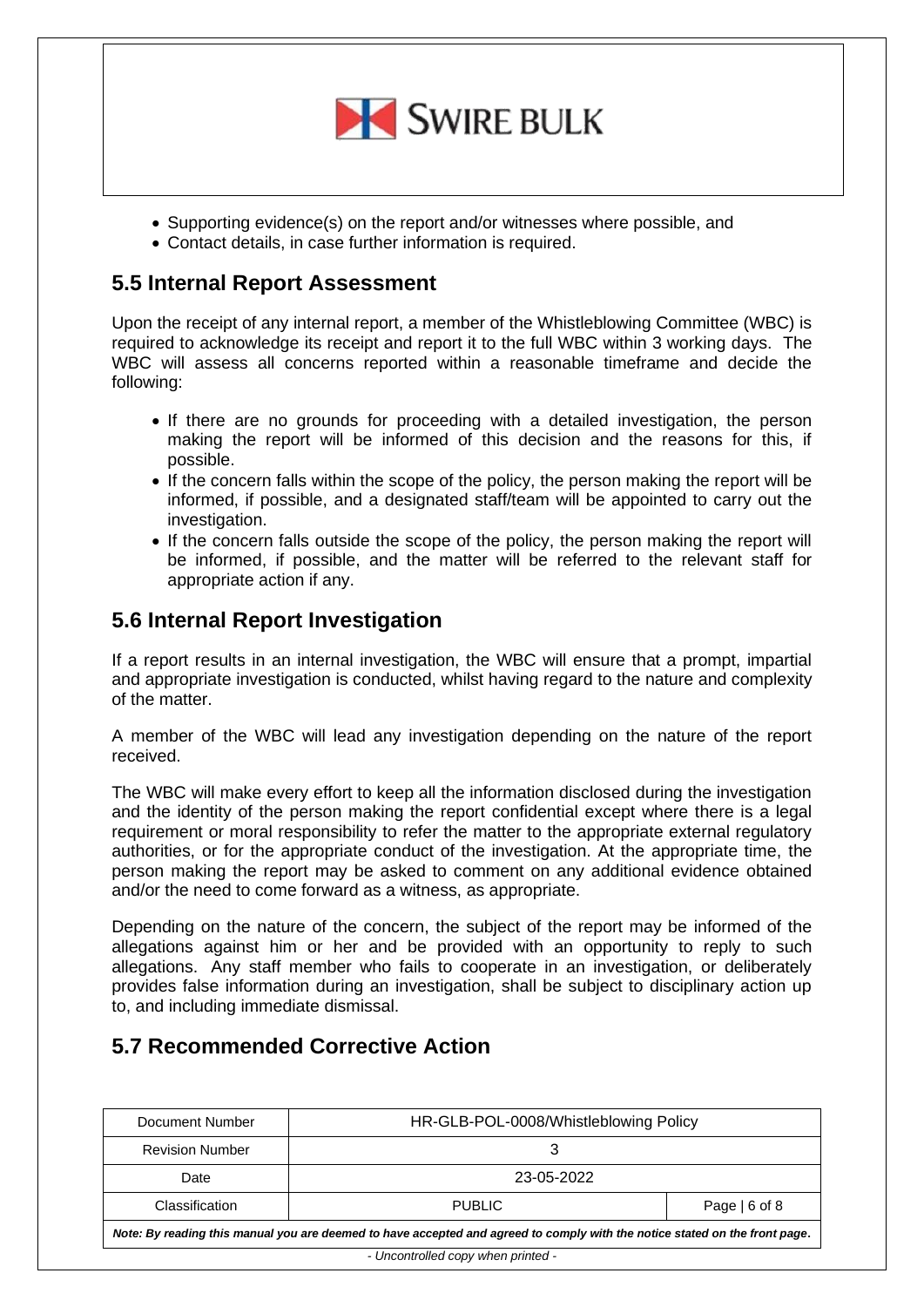

Once the matter has been investigated, the WBC will determine what action, if any, should be taken in the circumstances for resolution. This decision is based on the facts and circumstances of the breach and the results of the investigation.

If it has been determined that a violation has occurred or the allegations are substantiated, effective remedial action commensurate with the severity of the offence will be taken. Corrective action may include, but is not limited to:

- Disciplinary action,
- Dismissal,
- Recovery of assets,
- Recommendations to improve the internal controls and
- Initiation of legal proceedings

All corrective actions will be reviewed and approved by the WBC and communicated to all relevant parties.

All reports raised and corrective action taken in response to the reports will be recorded and will be retained for 5 years by HR.

#### <span id="page-6-0"></span>**5.8 Whistleblower Protection**

If an individual reports a concern in good faith but it is not substantiated by the investigation, no action will be taken against them.

If a concern is reported frivolously, maliciously or for personal gain, disciplinary action may be taken and/or the matter reported to the police.

If the individual who has reported a concern believes they are being subjected to discrimination, retaliation or harassment for having made the report under this Policy, they should immediately report this to the Global Head of HR. This should be done promptly to facilitate timely investigation and action if necessary.

## <span id="page-6-1"></span>**6. Governance**

#### <span id="page-6-2"></span>**6.1 Policy Owner**

The policy owner is stated at the beginning of this policy. If the policy owner changes, the policy must be re-issued to document this.

#### <span id="page-6-3"></span>**6.2 Failure to Comply**

Employees must adhere to the conditions of this policy at all times. Non-compliance must be communicated to the policy owner immediately.

| Document Number                                                                                                             | HR-GLB-POL-0008/Whistleblowing Policy |                |
|-----------------------------------------------------------------------------------------------------------------------------|---------------------------------------|----------------|
| <b>Revision Number</b>                                                                                                      |                                       |                |
| Date                                                                                                                        | 23-05-2022                            |                |
| Classification                                                                                                              | <b>PUBLIC</b>                         | Page $ 7$ of 8 |
| Note: By reading this manual you are deemed to have accepted and agreed to comply with the notice stated on the front page. |                                       |                |
| - Uncontrolled copy when printed -                                                                                          |                                       |                |